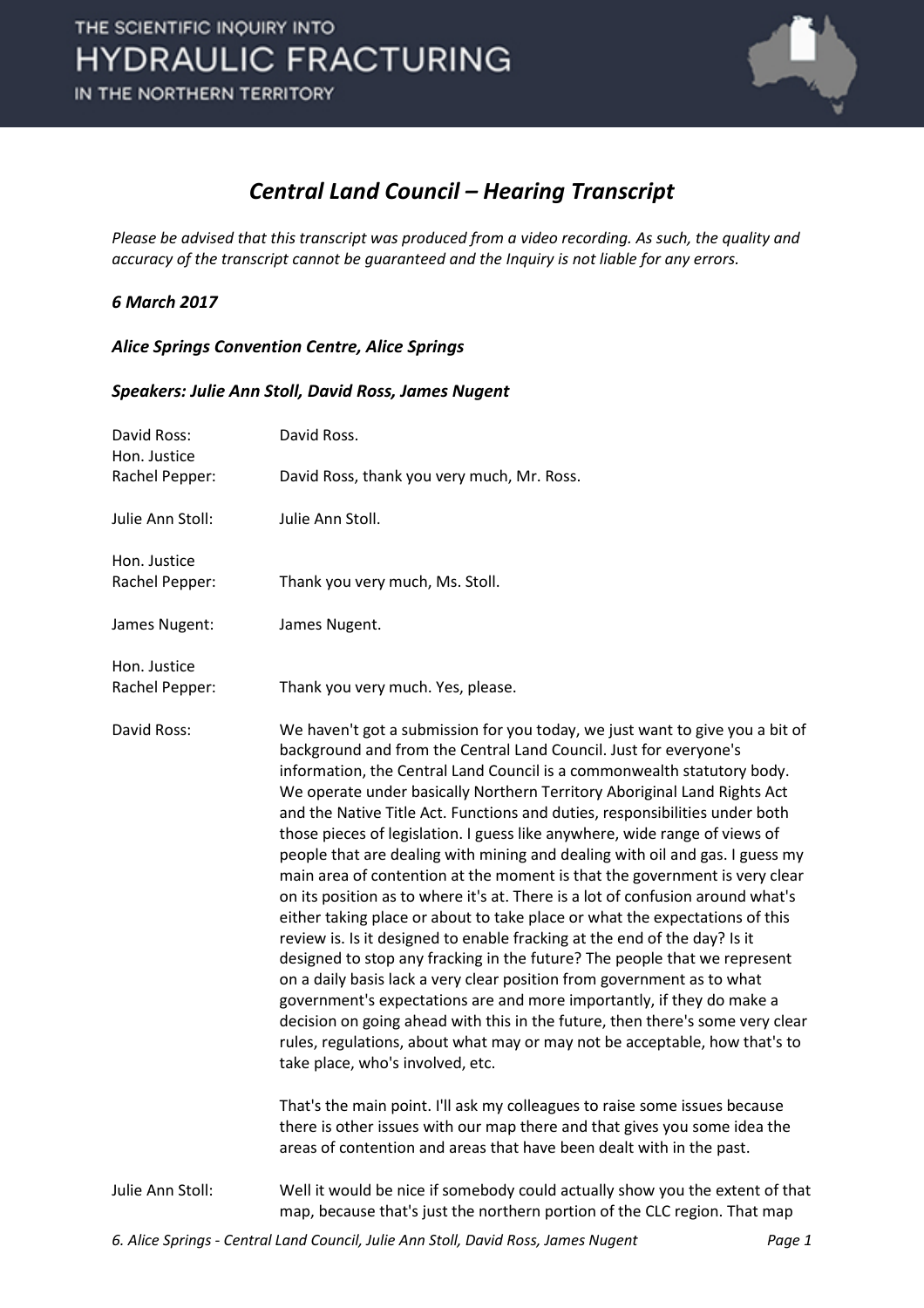

|                                | actually shows the extent of coverage of exploration, permit applications,<br>and granted titles over the CLC region and there's almost blanket coverage.<br>There are a number of black dots which is shown on the map just so that<br>you get a sense of the number of communities that are impacted by these<br>applications. You can see wide range of titles over the CLC region affecting<br>numerous, well virtually every community in the CLC region, which is why<br>Mr. Ross pointed out that there needs to be some certainty around whether<br>or not this industry is going to be allowed to proceed and how it would be<br>regulated.                                                                                                                                                                                                                                                                                                                                                     |
|--------------------------------|----------------------------------------------------------------------------------------------------------------------------------------------------------------------------------------------------------------------------------------------------------------------------------------------------------------------------------------------------------------------------------------------------------------------------------------------------------------------------------------------------------------------------------------------------------------------------------------------------------------------------------------------------------------------------------------------------------------------------------------------------------------------------------------------------------------------------------------------------------------------------------------------------------------------------------------------------------------------------------------------------------|
|                                | Just for your information, the green line is our northern boundary and<br>Tenant Creek is up around that number 260, 261. Each of those are<br>individual titles. They've each got an individual number. You've probably<br>seen the tenement map. Around 147 is just south of Alice Springs. Alice<br>Springs is just to the north of that. The red areas are the granted titles and<br>all of the green areas are applications, so they have not been granted by the<br>Northern Territory Government at this stage. Basically there's been a hold<br>on any of those grants because of the uncertainty arising from the Hawk<br>report and this latest scientific inquiry. So it's certainty that the CLC needs.                                                                                                                                                                                                                                                                                      |
| Hon. Justice<br>Rachel Pepper: | Mr. Nugent, did you wish to say something?                                                                                                                                                                                                                                                                                                                                                                                                                                                                                                                                                                                                                                                                                                                                                                                                                                                                                                                                                               |
| James Nugent:                  | Yes, Justice Pepper, the issue for the Central Land Council is not that it is a<br>landholder but that it represents the traditional landholders, both on<br>Aboriginal freeholder under the Land Rights Act and with respect to native<br>title negotiations. Petroleum permits pose a special sort of challenge for the<br>organisation, although we deal with mineral exploration negotiations and<br>have done over a 40-odd-year history. Petroleum permits by their nature<br>are very large and they therefore cover a lot of different traditional territory<br>and they therefore don't lend themselves to single meetings or to easy<br>logistics as far as consultations go.                                                                                                                                                                                                                                                                                                                  |
|                                | Both the Land Rights Act and to some extent the Native Title Act are based<br>on the concept of free prior and informed consent for landowners and part<br>four of the Land Rights Act sets out a very comprehensive structure,<br>whereby traditional owners consider exploration prospects at the outset.<br>Once they, If they wish to enter into negotiations and enter into an<br>agreement, once they've given their consent for an exploration process, that<br>then implies a further consent for any production. Right at the outset they<br>need to consider not just the impacts and the benefits of the exploration<br>process, but the impacts and benefits of any production process. That's why<br>it's vital at the outset when people are considering those issues that they're<br>able to do so in the context of a fairly robust and well-understood regulatory<br>regime so that they're aware of what the government will bring in terms of<br>environmental and other protections. |
|                                | The sorts of issues that typically engage traditional owners, the protection of                                                                                                                                                                                                                                                                                                                                                                                                                                                                                                                                                                                                                                                                                                                                                                                                                                                                                                                          |

sites, the cultural and economic values and environmental issues. Certainly with regards to sites, the issues are not any more particularly complex than for other mining and petroleum issues, but those matters that pertain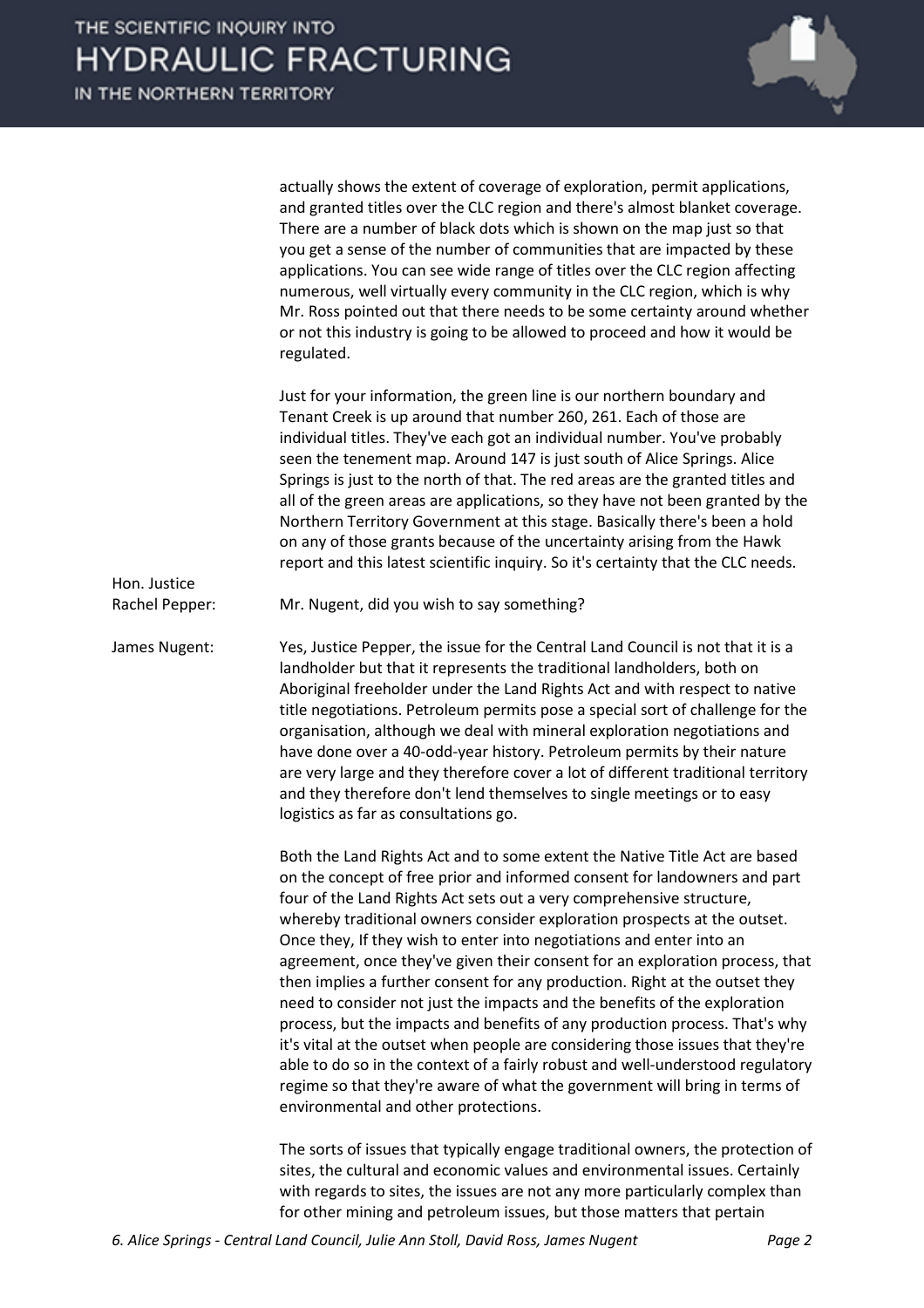

particularly to groundwater, each of those communities and indeed, virtually every community in Central Australia relies on groundwater. And so the sanctity, the absolute need to protect that groundwater is vital to any community. If there's any suggestion raised that there's a risk to those supplies, then typically on average traditional landowners they would need something quite major in order to convince them to allow a process to continue that may, in fact, jeopardise those supplies.

The debate about hydraulic fracking has been a difficult one, I think, for the council to undertake and to manage. As Mr. Ross said, there's a wide range of views. In some senses it's not too dissimilar to the past issues of uranium exploration and production in the northern territory. The Land Council is an organisation that has taken large measures to make sure that traditional owners have been taken to see uranium mines, have been taken to speak with environmentalists, with scientists, with regulatory groups, so that they can then go back to their country and when they're asked to provide their consent or otherwise to prospects, they can make an informed decision. With the hydraulic fracking debate, the council itself has undertaken panel debates within its council meetings. It's invited industry representatives, representatives from local NGOs that have opposed fracking, the solicitor for the Environmental Defenders Office, and indeed, independent experts from CSRIO to present to the council, to try and come to some understanding as to what the parameters of a decision to allow oil and gas exploration, which would entail hydraulic fracking.

The Central Land Council itself has no firm position on any particular mechanism. Obviously it has to give effects to the decisions of traditional owners. What we're mostly concerned about is making sure that traditional owners, when they're making their decisions, and that the council as a whole does so from an informed position. It's quite difficult when you're dealing with both complex scientific and social events, which in many ways aren't perhaps well-understood broadly in the populace, and there's many different sorts of views expressed for the council to a) come to a position and b) to make sure that traditional owners are giving informed consent. It's certainly why in the trajectory of the hydraulic fracturing debate that there is a very strong need for the government to clearly educate and provide the materials by which not just traditional landowners, but all landowners, can come to these decisions.

In some instances, people express views that many of those things should also be translated into local languages, so that the concepts, not necessarily the scientific terms, but how the information is put to them is actually put in their own language, and they can interrogate in their own language and the Central Land Council certainly supports that where it's able, but would say to the government that that's an important aspect for people on the ground to consider.

Julie Ann Stoll: Just one of the other issues that emerged through looking at the issues paper, the CLC actually made a submission regarding the terms of reference and requested that there be clarity from the inquiry around the use of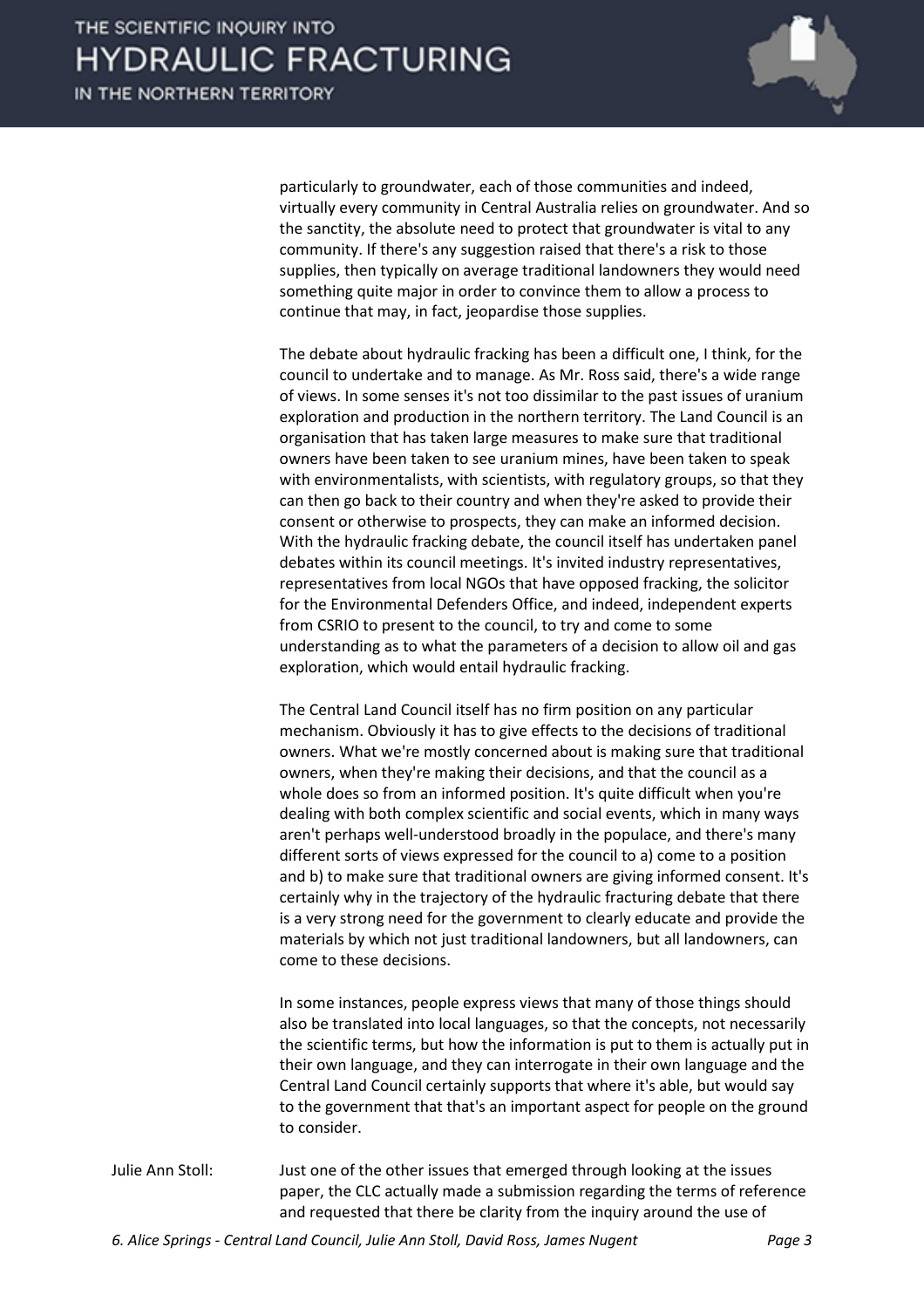hydraulic fracturing for tight gas in conventional gas' plays. That is something that still hasn't been addressed in the inquiry. It's made very clear what hydraulic fracturing is in terms of the parameters of the inquiry, and that it relates only to shale gas. The experience of the CLC has been with conventional plays like Mereenie and Palm Valley, are both located in the CLC region. We actually have a wide and long experience from the CLC's perspective in managing contracts regarding that and looking at those environmental issues. For us, we really seek some clarity out of this process because traditional owners, when they are making their decisions, as James talked about, need to be fully informed. If hydraulic fracturing is to be promoted or enabled by government regulation, we want to know whether it's for conventional plays, tight gas, not only shale gas. If you could please consider that in your deliberations, we'd appreciate it. Hon. Justice Rachel Pepper: We are bound by our terms of reference. The terms of reference were drafted by government. They were not drafted by the panel nor myself, so that they're not a product of the inquiry and we are bound by them, we cannot change them at this late stage. I should emphasise, I'm sure it is clear, but just in case it's not, this is not a government inquiry. It was commenced by the government, so it was their idea to have it, but it is not a government inquiry. We are wholly independent of and impartial in respect to the government. The government is a stakeholder, like any other stakeholder. Just as you are a stakeholder. You are an entity and organisation that's coming here today, thank you, and providing us with your views and making suggestions and giving us some commentary. Ultimately we will be making recommendations to the government contained in a report. What the government then does with those recommendations and those findings, conclusions, will be a matter for the government. But I understand one of the things that you have raised quite clearly is the need, certainly, for certainty in the industry were, or if, it's a big if, if it were to go ahead. You've also mentioned, as I understand it, the need for a robust and firm regulatory framework, again, if this industry were to go ahead. We will be making evidence-based recommendations and findings and reporting to the government, but it is not a government inquiry. Having said that, are there any questions from the panel? Yes, Dr. Beck? Dr. Vaughan Beck: Vaughan Beck, I'd just like to follow up on that point we were just discussing then. Given that you've had this experience with Mereenie and Palm Valley, and mentioning the issue of regulation could be a very important issue, are there any other lessons that you have gained from that experience with Mereenie and Palm Valley that you would say need to be considered front and centre if we're now looking at shale gas? Julie Ann Stoll: I think that the two industries are slightly different, and I think that there are

quite a lot of questions that haven't been answered scientifically around the

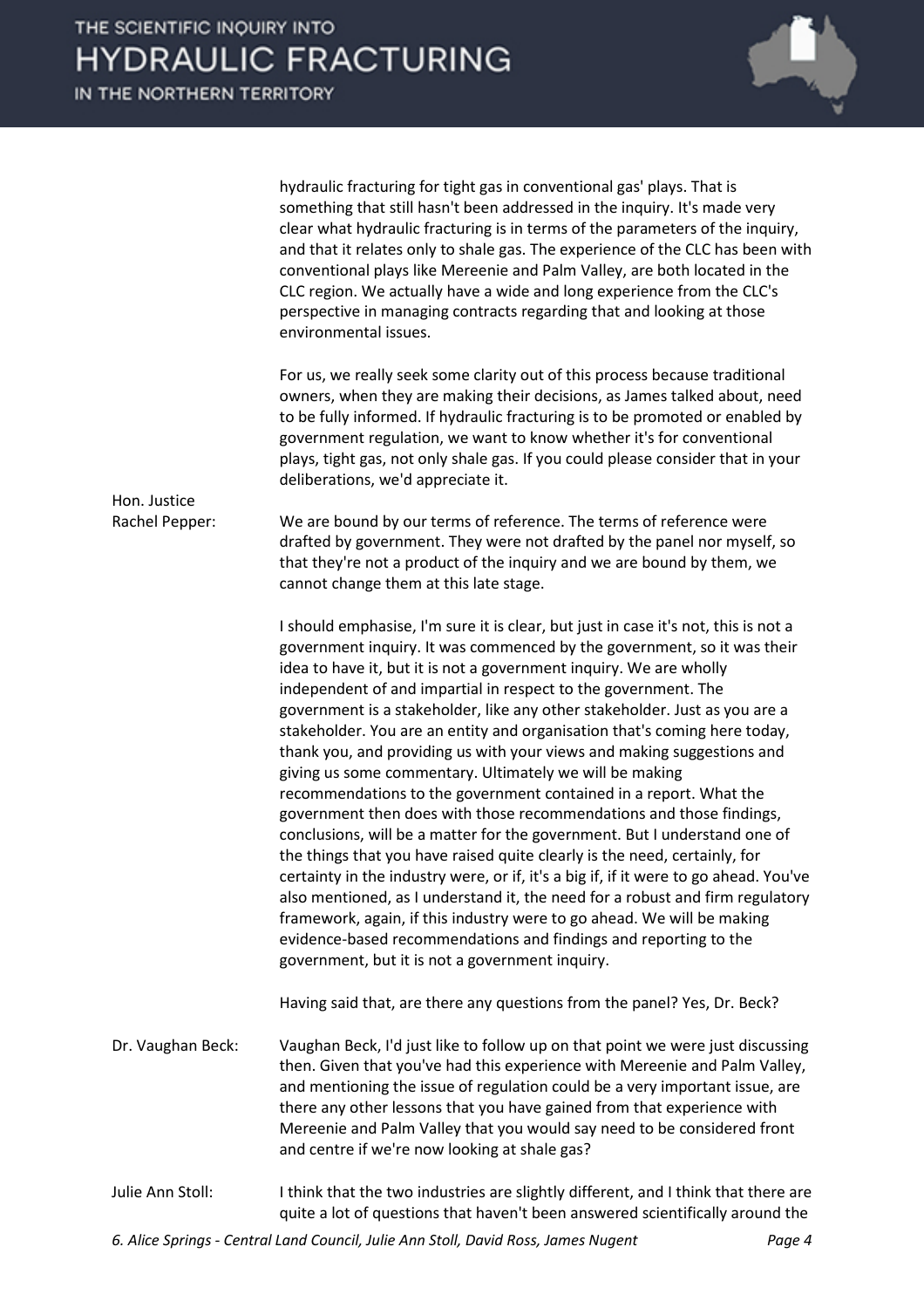

shale gas industry. One of the things I think that is apparent though is around the capacity of government to regulate an industry. For all of us here in the northern territory, we're all subject to issues around recruitment and retention of staff. Those kind of issues are a concern in terms of regulation. If you don't have the bodies on the ground and the skills, it's very difficult to make sure that your management is good.

So, my understanding is that the northern territory government can get assistance from governments elsewhere, but there needs to probably be a more formal process to ensure that the territory does have the assistance it needs for any of the regulation that it's required to do.

| Dr. Vaughan Beck:              | Thank you very much.                                                                                                                                                                                                                                                                                                                                                                                                                                                                                                                                                                                                                                                                                                                                                                                                                                                                               |
|--------------------------------|----------------------------------------------------------------------------------------------------------------------------------------------------------------------------------------------------------------------------------------------------------------------------------------------------------------------------------------------------------------------------------------------------------------------------------------------------------------------------------------------------------------------------------------------------------------------------------------------------------------------------------------------------------------------------------------------------------------------------------------------------------------------------------------------------------------------------------------------------------------------------------------------------|
| Hon. Justice<br>Rachel Pepper: | Anyone else? Yes? Dr. Ritchie? Yes.                                                                                                                                                                                                                                                                                                                                                                                                                                                                                                                                                                                                                                                                                                                                                                                                                                                                |
| Dr. David Ritchie:             | Thank you. Mr. Ross, there's this                                                                                                                                                                                                                                                                                                                                                                                                                                                                                                                                                                                                                                                                                                                                                                                                                                                                  |
| David Ross:                    | Hello, Mr. Ritchie.                                                                                                                                                                                                                                                                                                                                                                                                                                                                                                                                                                                                                                                                                                                                                                                                                                                                                |
| Dr. David Ritchie:             | How are you?                                                                                                                                                                                                                                                                                                                                                                                                                                                                                                                                                                                                                                                                                                                                                                                                                                                                                       |
| David Ross:                    | Last time I've seen you was here in this building.                                                                                                                                                                                                                                                                                                                                                                                                                                                                                                                                                                                                                                                                                                                                                                                                                                                 |
| Dr. David Ritchie:             | That's probably right.                                                                                                                                                                                                                                                                                                                                                                                                                                                                                                                                                                                                                                                                                                                                                                                                                                                                             |
| David Ross:                    | A bloke's funeral.                                                                                                                                                                                                                                                                                                                                                                                                                                                                                                                                                                                                                                                                                                                                                                                                                                                                                 |
| Dr. David Ritchie:             | That's right.                                                                                                                                                                                                                                                                                                                                                                                                                                                                                                                                                                                                                                                                                                                                                                                                                                                                                      |
| David Ross:                    | Yes, yeah, that's a long time ago.                                                                                                                                                                                                                                                                                                                                                                                                                                                                                                                                                                                                                                                                                                                                                                                                                                                                 |
| Dr. David Ritchie:             | I'll take you back 20 years. You published an excellent book by Bruce rose<br>which was covered quite wide coverage of issues relating to the<br>perceptions. I think it's called something like, "Perceptions of Aboriginal<br>People to Mining in Central Australia". One of the points that just doing the<br>literature survey for this review that Bruce made in his consultation was that<br>there was this statements collected in a number of places, that the focus on<br>the service landscape did not cover all the issues that were important for<br>the maintenance of traditional belief systems. He had a number of really<br>quite good quotes in the report I recall about  people they were all talking<br>about the importance of the underground culture and the importance of<br>things underground in the continued existence of things underground that<br>could be harmed. |
|                                | The committee is mindful of your opening points, that pretty well all the<br>land where hydraulic fracturing is proposed is owned in one form or another<br>by traditional owners, under Native Title law holder. What we'd be really<br>interested in is any views that you might have on the adequacy of existing                                                                                                                                                                                                                                                                                                                                                                                                                                                                                                                                                                                |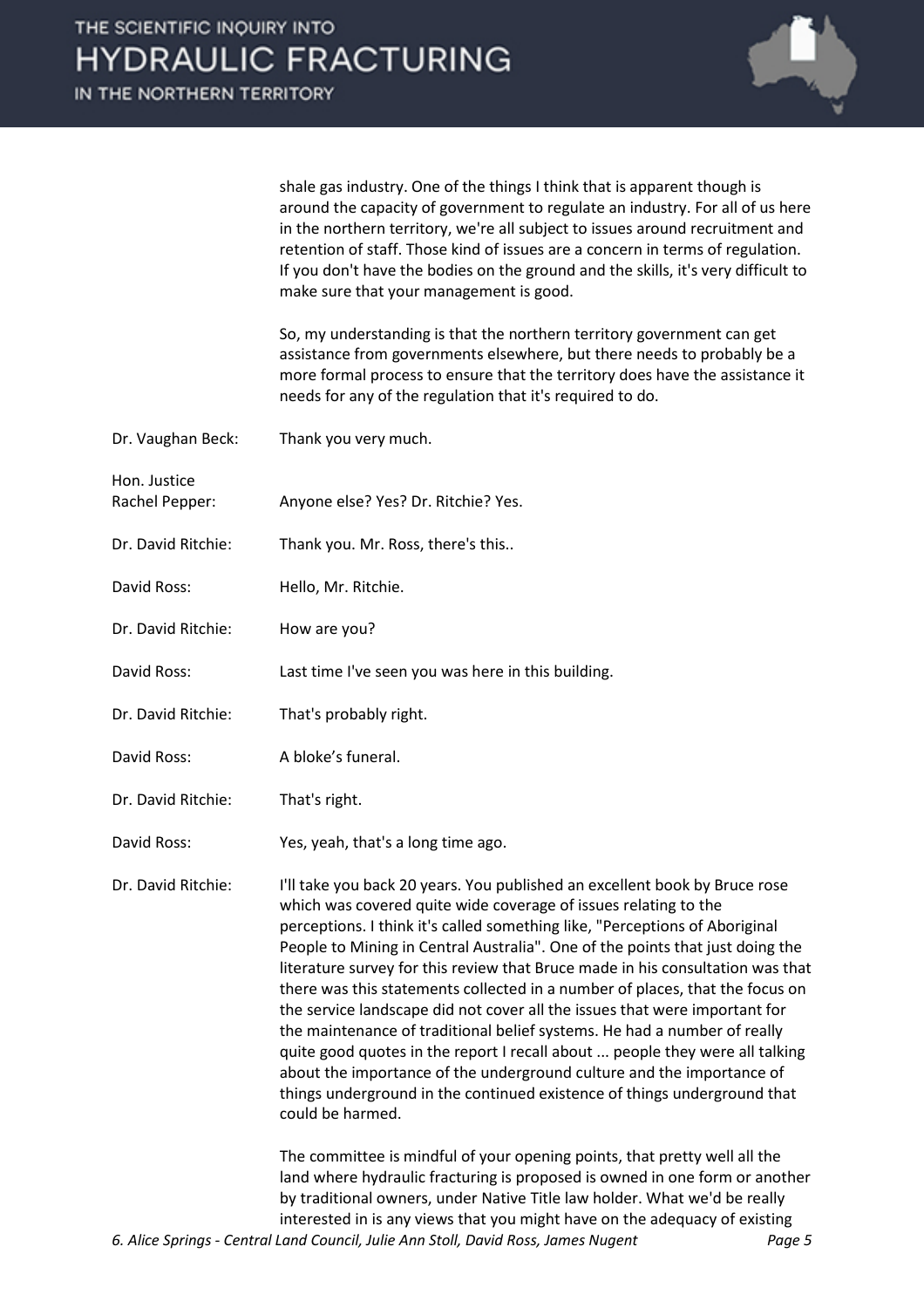IN THE NORTHERN TERRITORY



laws protecting those cultural sites, because this is, as you say, it creates a slightly different set of circumstances to ones that have been managed in conventional mining. I think we'll be following it up, but if you've got any views now, we would be interested to hear them too.

Julie Ann Stoll: [crosstalk 00:18:19] agreements.

David Ross: Yeah, I think it traverses a lot of possible territory in terms of cultural issues. Clearly there are, and we've had instances of, I'm thinking of up at Yulara when land has been disturbed for optic fibre cables or something and certain amounts of ochre were opened up and they were actually very important women's sites. There's no doubt that the sort of…the physical environment and the cultural environment intersect at a number of levels and it's not just at the obvious landscape level as you say. There's some history of this in terms of open pit and underground mining. As I said at the outset, I think the manner in which sites and the clearance of land by traditional owners to ensure that sites are not damaged would not be done terribly differently for a conventional gas play and an unconventional gas play. I don't believe that people would view that differently, although certainly some people would have a different cultural overlay on it. Certainly as its impacts to water, I think that that's where there is a criticality.

> It's not just about the economic or the living imperative to have good, clean water. There is a very distinct and perhaps not well-understood cultural aspect to water. There was PhD done jointly, I think it was the first aboriginal and non-aboriginal PhD done jointly out at yuendumu, which looked at water resources and the way that they were treated by the pastoral industry and the sort of cultural rights to water, which very definitely come into play when you're discussing [crosstalk 00:20:33]. It was, that's right. Yeah. To that extent, there are those intersections. I think the landscape considerations on the ground would be handled much the same way, but I think that when traditional owners are making their decisions about land use and about how it impacts them, that their cultural view is very much informed by those sorts of considerations. I wouldn't consider myself an expert on how that'd play out.

Dr. David Ritchie: I suppose just as a follow-up; I think it is something we're going to have to deal with. I think I put it as a question, but I think it's some... we'll get a copy of that Phd.. I'd forgotten about that, that's good..

David Ross: Yep.

Hon. Justice Rachel Pepper: Yes. Dr. Jones.

Dr. David Jones: Mr. Ross, you implied that there was [inaudible 00:21:26] news and you mentioned that consent for exploration implies consent for production. Does that apply specifically to the petroleum industry or is that mining in general? Because with of course with the exploration well for deep shale gas, the exploration well can be very quickly converted into a production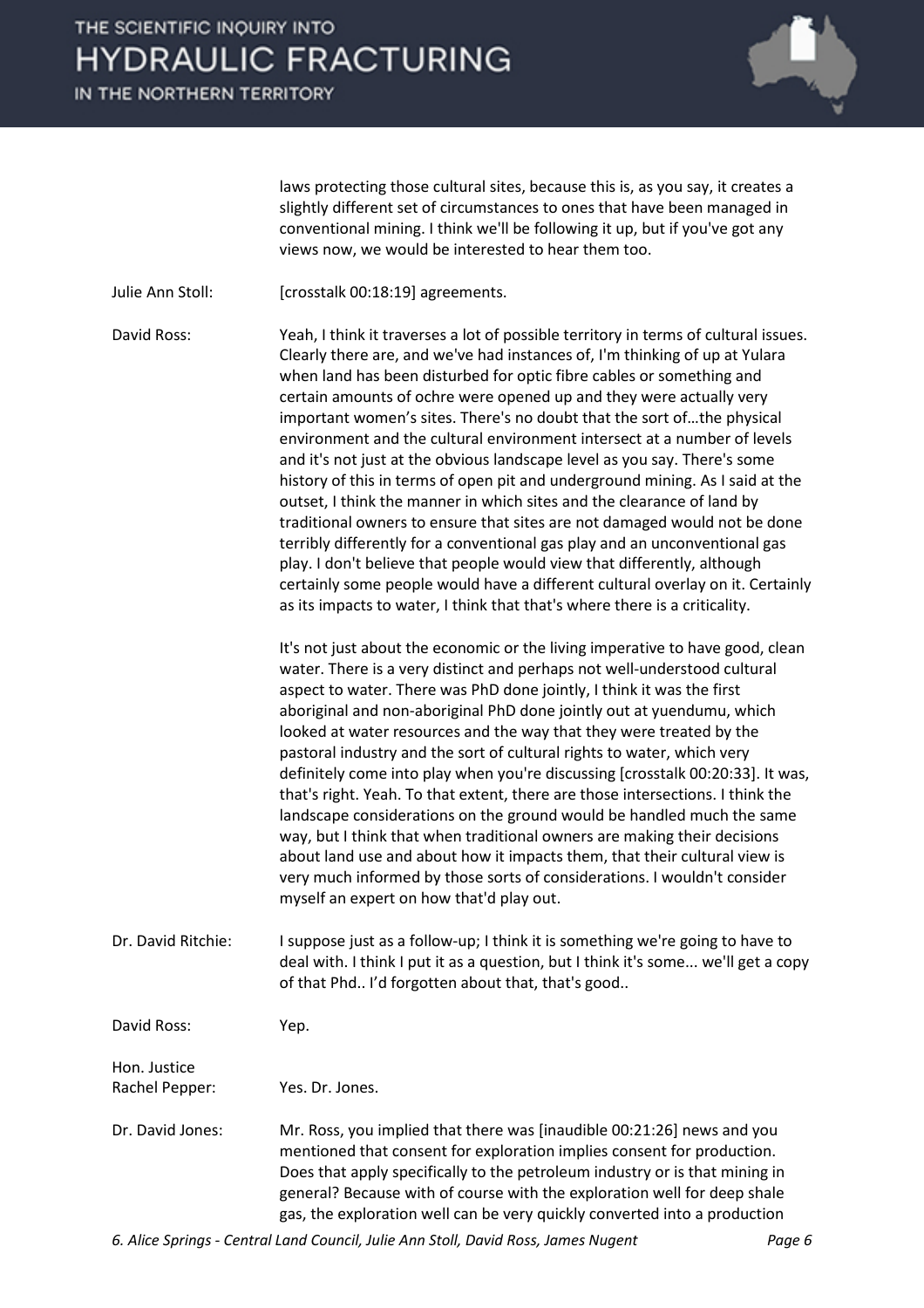IN THE NORTHERN TERRITORY

Hon. Justice



bore. It's not like an open cut, where you have to then go in, dig a great big hole and do something. There can be quite a narrow gap between exploration and production for gas as compared with other minerals.

- David Ross: .... I guess under the Land Rights Act; we have to deal with all applications as conjunctive agreements. If you agree to exploration, you're agreeing to mining.
- Dr. David Jones: That's a condition under the act?
- David Ross: That's a condition of the act. That was put in an amendment I think back in '87, amendment to the original Land Rights Act because people didn't want to do separate agreements and they had a great fear of the mining industry at that time, and a lot of people in government had a great fear that if they found this I guess uranium was the big thing back then. People had the fear that they found what they're looking for, well then they wouldn't get an agreement. They put them together and forced it through that you have to have conjunctive agreements. That's what that's referring to.

The Native Title Act is different and you don't necessarily get the right to say no over that, the right to protect sites of significance, etc, in terms of that nature, but that's a different piece of legislation.

- Dr. David Jones: I can understand why that would put so much additional pressure on the initial information content as well in terms of what it actually implies for-
- David Ross: Well it makes it much more difficult for the land councils to deal with, because then we have time limits and things of that nature, and we need as much information and everything up front. As been mentioned, we have to take groups of traditional landowners into state to have a look at other mining operation-
- Dr. David Jones: I was actually involved in that process when I was director of [airess 00:23:53], so I know what happened.

David Ross: You know railways, we've had to do agreements on a number of occasions for different things. That's just part of what we have to do.

- Rachel Pepper: I guess one possible solution to that is to go back to the pre-1987, if the conjunctive agreement is a product of legislative amendment after 1987, one solution might be to just disentangle that, so that you in fact give consents at different stages: exploration stage, production stage, and so on. Or I suppose that's under the Aboriginal Land Rights Act, and appreciate that the Native Title Act is a commonwealth piece of legislation, but-
- David Ross: [inaudible 00:24:38] Hon. Justice Rachel Pepper: Indeed. That's quite right, but affording landholders an ultimate right of veto.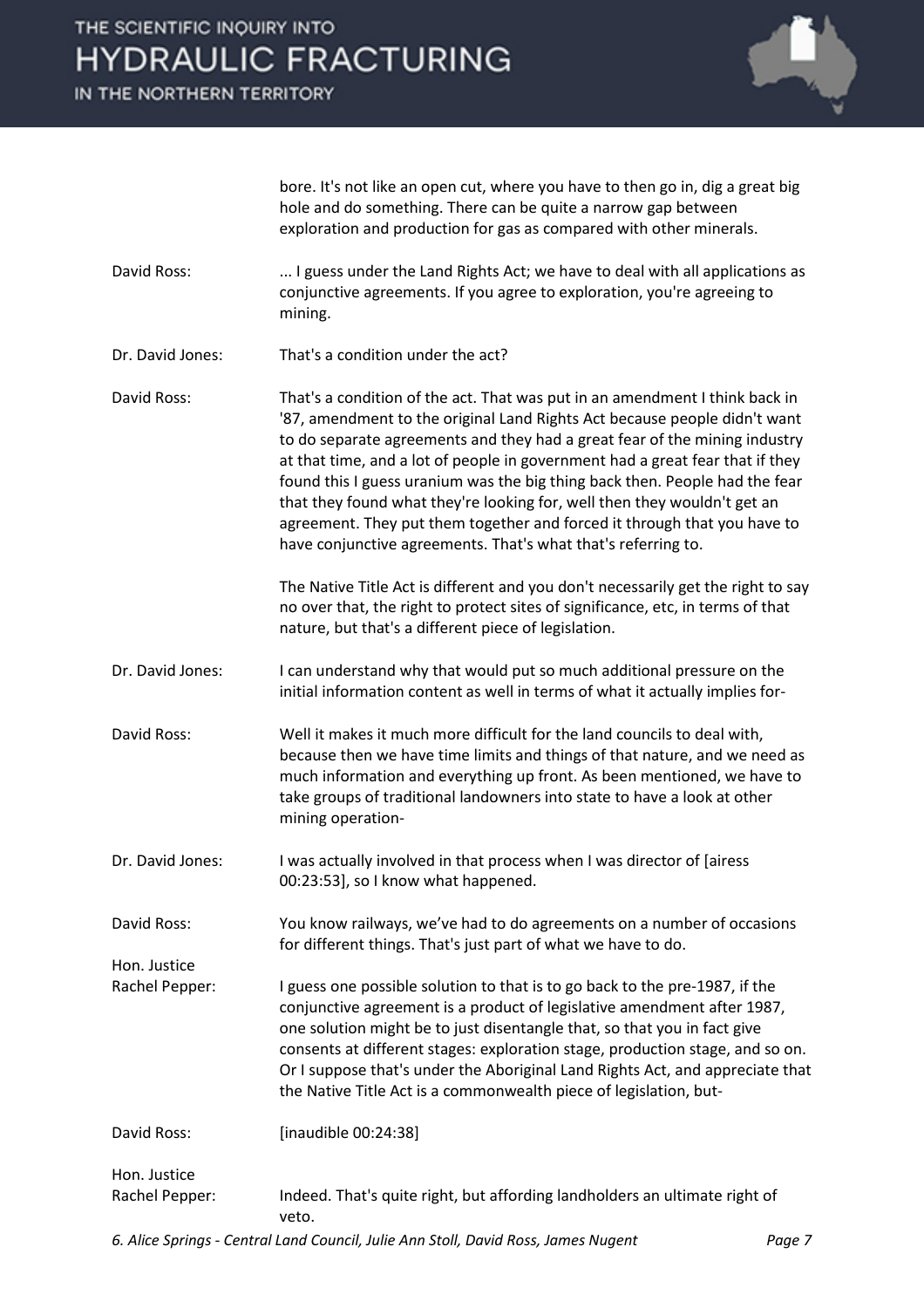IN THE NORTHERN TERRITORY



David Ross: Yes I'd agree with that but it has to be done up front.

James Nugent: I think the point, David, that's [crosstalk 00:25:02] Dr. Jones is that what it speaks to is the requirement for all of that information to be provided up front for traditional owners. That really does frontline the process, and many people don't, even in industry and/or government, sometimes understand that that requirement, when you're just dealing with what seems to be an exploration proposal and might therefore be seen as rather, not trivial, but just redacted to that level, in fact are the land rights because of the scheme of the act. Because that is a consent, it's a one-time consent and although a mining agreement or a production agreement would be required, once that consent's given, it's a through put process. Therefore people do need to understand not just the exploration process and its impacts, but the production process and what its long-term impacts may be. Obviously there are the known unknowns, and there are things that go to it.

> An earlier question with regards to Palm Valley and Mereenie, over time prospects change and production techniques change, and the well conditions change and I think in ... Was it Palm Valley or Mereenie where there was the hypersaline water issue. A lot of hypersaline water was brought to the surface, needed to be disposed of, and that's a process entirely separate to the original permitting of production. Ultimately there were agreements reached that that water can be disposed of at Lake Lewis. A salt pan where the water was simply dumped and evaporated off, it was certainly something that was never under consideration by traditional owners at the time of those production wells going in, but it was something that through their production life came to mark a pretty significant environmental event.

Traditional owners are aware that that is a risk of processes and also that once something goes into production it may not be a decade, it may be for quite a bit longer, and that there will be issues that-

| Hon. Justice<br>Rachel Pepper: | For decades, absolutely.                                                                                                                                                                                                                                                                                                                                                                                                                                                                                                                                                                                                                                                                                           |
|--------------------------------|--------------------------------------------------------------------------------------------------------------------------------------------------------------------------------------------------------------------------------------------------------------------------------------------------------------------------------------------------------------------------------------------------------------------------------------------------------------------------------------------------------------------------------------------------------------------------------------------------------------------------------------------------------------------------------------------------------------------|
| James Nugent:                  | that go ahead.                                                                                                                                                                                                                                                                                                                                                                                                                                                                                                                                                                                                                                                                                                     |
| Hon. Justice<br>Rachel Pepper: | Understand, thank you. Yes?                                                                                                                                                                                                                                                                                                                                                                                                                                                                                                                                                                                                                                                                                        |
| Ms. Jane Coram:                | Can I just clarify? This might be a point we've already gone over, but I know<br>in coal seam gas situation in the eastern sites, which is different to here, a<br>lot of the information that has informed understanding of groundwater<br>systems has only come to light through the exploration phase. So if I<br>understand what you're saying correctly, you actually under the Land Rights<br>and Native Title Acts, you actually have to front load the approvals before<br>that information would be given currently. If exploration then changed<br>understanding of the water systems and the connectivity and indicated that<br>there would be a different impact to the one that was understood at the |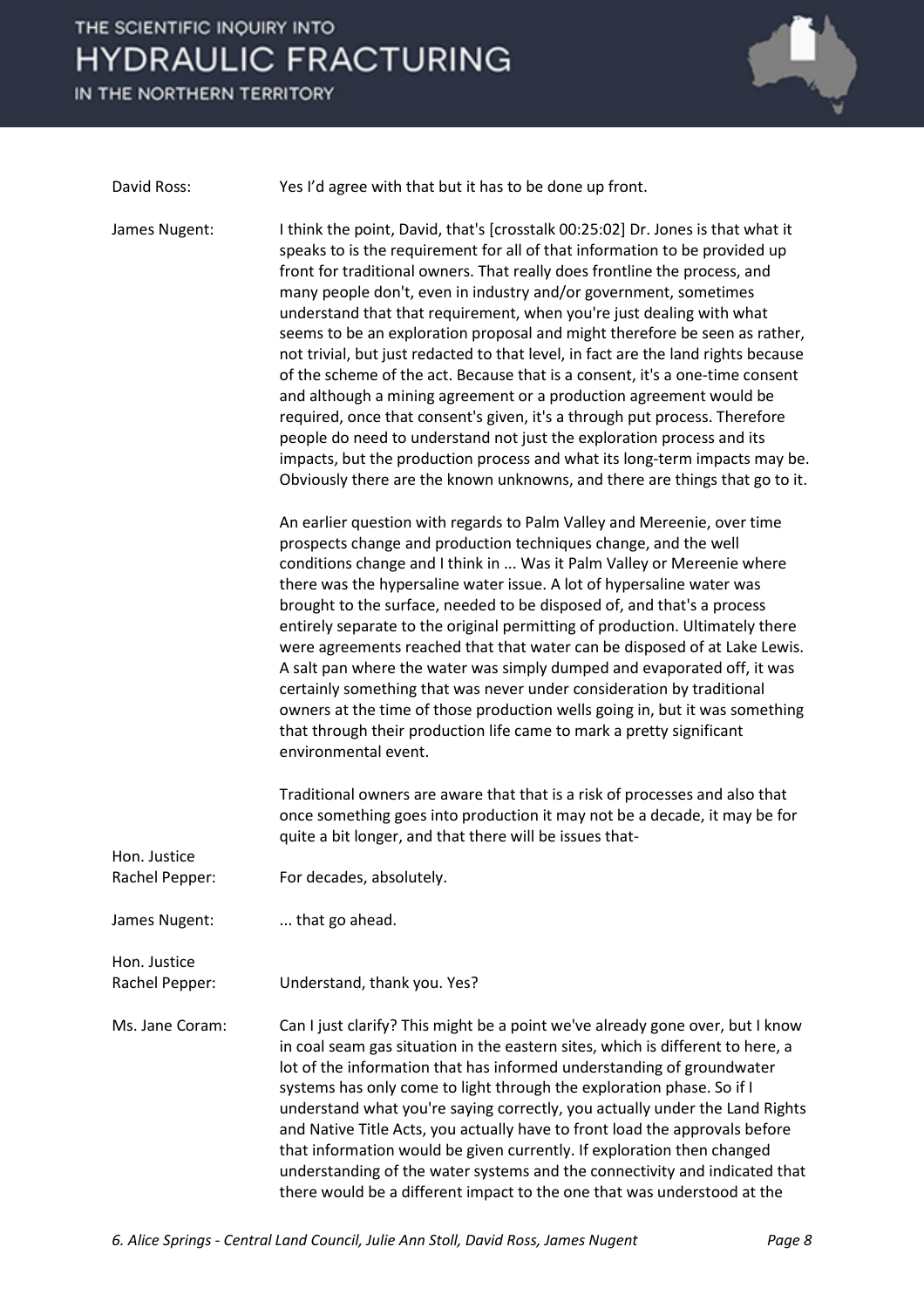IN THE NORTHERN TERRITORY

Hon. Justice



time of the exploration, it would be too late to change the development approval. Is that correct?

Julie Ann Stoll: I think, that's exactly correct, and one of the things that we requested through the Hawk Report, was that there needs to be more considered environmental assessment on a strategic level of all of the groundwater resources in Central Australia. If you really want to look at alternative industries that are going to use a lot of water and have potential to contaminate water, you need to understand what you've got well before you start making decisions. That's one of the things that traditional owners have always pointed out during these processes over the last couple of years.

Rachel Pepper: Anybody else have any questions? Yes, please.

Julie Ann Stoll: Some point, make one other point, please. So, I noticed that the panel or there's going to be community meetings at Alice Springs and Tennant Creek and Yuendumu and Hermansberg in the CLC region, but my point is that there are many communities across our region that are affected by this issue. It would be really good if they had an opportunity to learn more about this part of the inquiry. The CLC's done its best to inform people about the Hawk inquiry and it's mainly done that through meetings and through our council delegates. This further process is fairly new and it came out through the Christmas break where the CLC doesn't do a lot of fieldwork because of the heat and the rain and ceremonial activities of people in communities, so it would be good if there could be some further meetings across our region. We have other major communities like ali curung and [inaudible 00:30:03], they're all affected by this issue. Lajamanu is another. That would be great. Hon. Justice

Rachel Pepper: We'll absolutely take that on board. Thank you very much. At this stage it's anticipated a final report will be delivered to the government by the end of the year.

David Ross: Our next Land Council's meeting is in late May and I wondered whether or not you'd be interested in having some representation there to talk to our council. We've got a couple of big days with people coming to talk about hydraulic fracturing process, the for's, the against. We've had government and all sorts of other people, protestors and everyone turned up and had their say and whatnot, so it seems an opportunity for yourselves if that was something that you'd thought was of use.

Hon. Justice

Rachel Pepper: Excellent suggestion. Thank you.

Hon. Justice Rachel Pepper: I should add that there will be in addition to the suggestions just made, that after those, interim report will be released middle of the year, and we'll be doing further consultations after the release of the interim report. Then there will be a draft final report, which was anticipated to be released around about October. There will be further consultations again after the release of that draft final report. Of course anybody can follow or lodge a